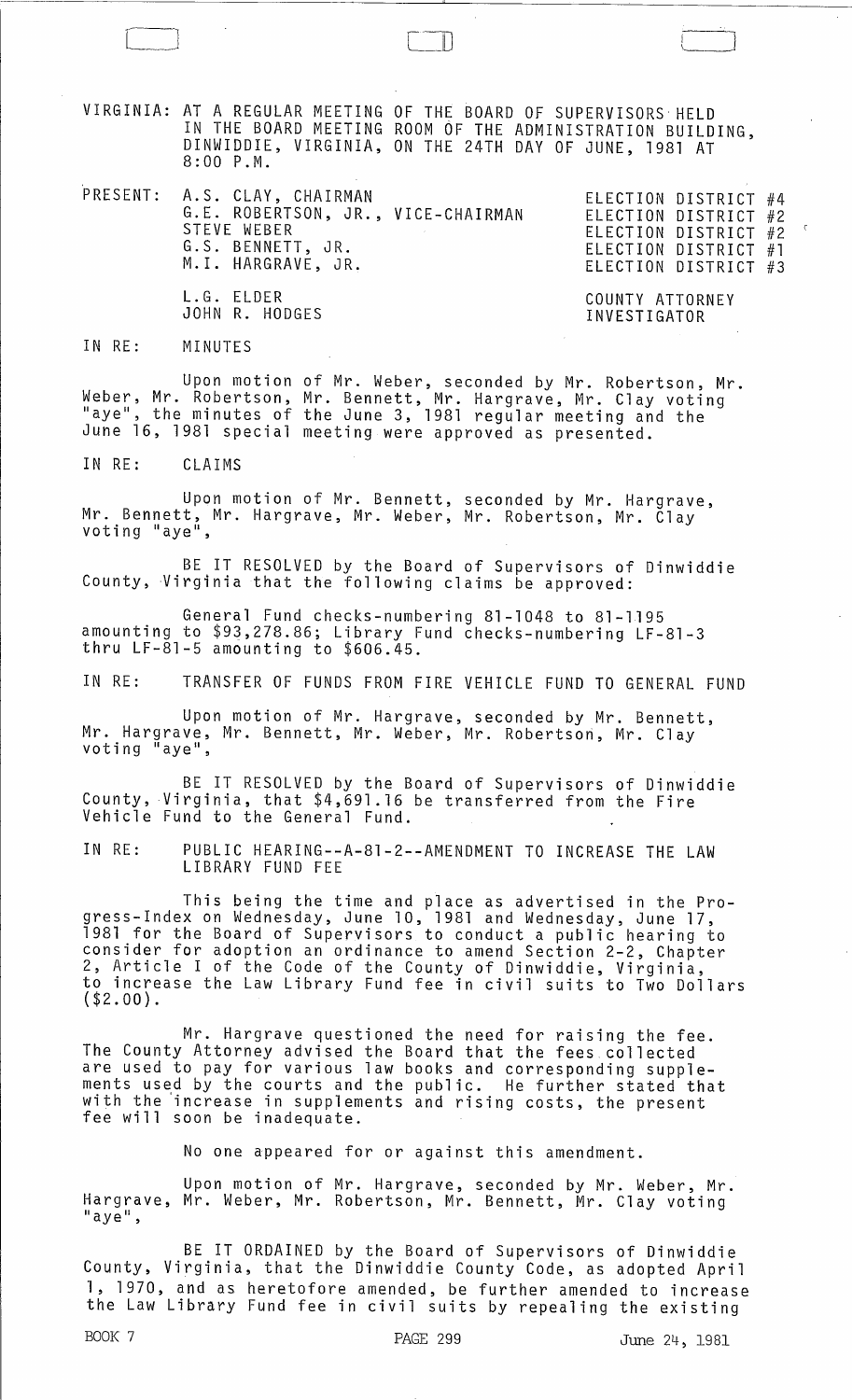Chapter 2 - Administration

Article I. In General

Section 2-2. Same--Special costs assessed in civil suits for establishment, etc., of county law library; law library generally.

The General District Court shall assess as costs in all civil suits the sum of two dollars and the Circuit Court of the County shall assess as costs in all civil suits instituted in such court the sum of two dollars, and such costs shall be collected by the clerk of each of such courts and remitted to the treasurer of the county and held by such treasurer subject to disbursements by the board of supervisors for the establishment, use and maintenance of a law library and for the acquisition of law books and law periodicals and, if necessary, for the compensation to be paid to a librarian or other necessary staff for the maintenance of such library and for the acquisition of suitable quarters if it becomes necessary.

The compensation of such librarians and the necessary staff and the cost of suitable quarters for such library shall be fixed by the governing body and paid out of the fund created by the imposition of such assessment of costs. The assessment provided for herein shall be in addition to all other costs prescribed by law, but shall not apply to any action in which the commonwealth of any political subdivision thereof or the federal government is a part and in which the costs are assessed against the commonwealth, political subdivision thereof or federal government. The governing body is authorized to accept contributions to the fund from any bar association. Such library shall be for the use of the court and the public.

The effective date of this ordinance shall be July 1, 1981.

IN RE: APPROVAL OF 1981-82 SCHOOL BOARD SPECIAL PROJECTS

Upon motion of Mr. Hargrave, seconded by Mr. Robertson, Mr. Hargrave, Mr. Robertson, Mr. Bennett, Mr. Weber, Mr. Clay voting "aye", the following resolution was adopted:

WHEREAS, the School Board has requested authorization to make expenditures for the following special projects for the 1981-82 school year;

- 1. Flow-through Funds Title VIB Carry-over from 1979-80, and 1980-81. - \$25,000 maximum - Catch up on referrals for Special Education.
- 2. CBE Vocational Curriculum Guides \$23,000
- 3. Title I Remedial program \$245,764 + approximately \$5,000 carry-over funds.
- 4. Title VI-B Flow-through 1981-82 Maximum \$70,600
- 5. Project RE-LEAF 81-82 \$60,032.98 continue day treatment services - most severe ED students.

WHEREAS, these projects are 100% reimburseable;

NOW THEREFORE BE IT RESOLVED by the Board of Supervisors of Dinwiddie County, Virginia, that there is hereby appropriated on an as needed basis the funds to proceed with the 1981-82 school year special projects as listed above.

 $\alpha = 1/2$ 

للأحجاب المعد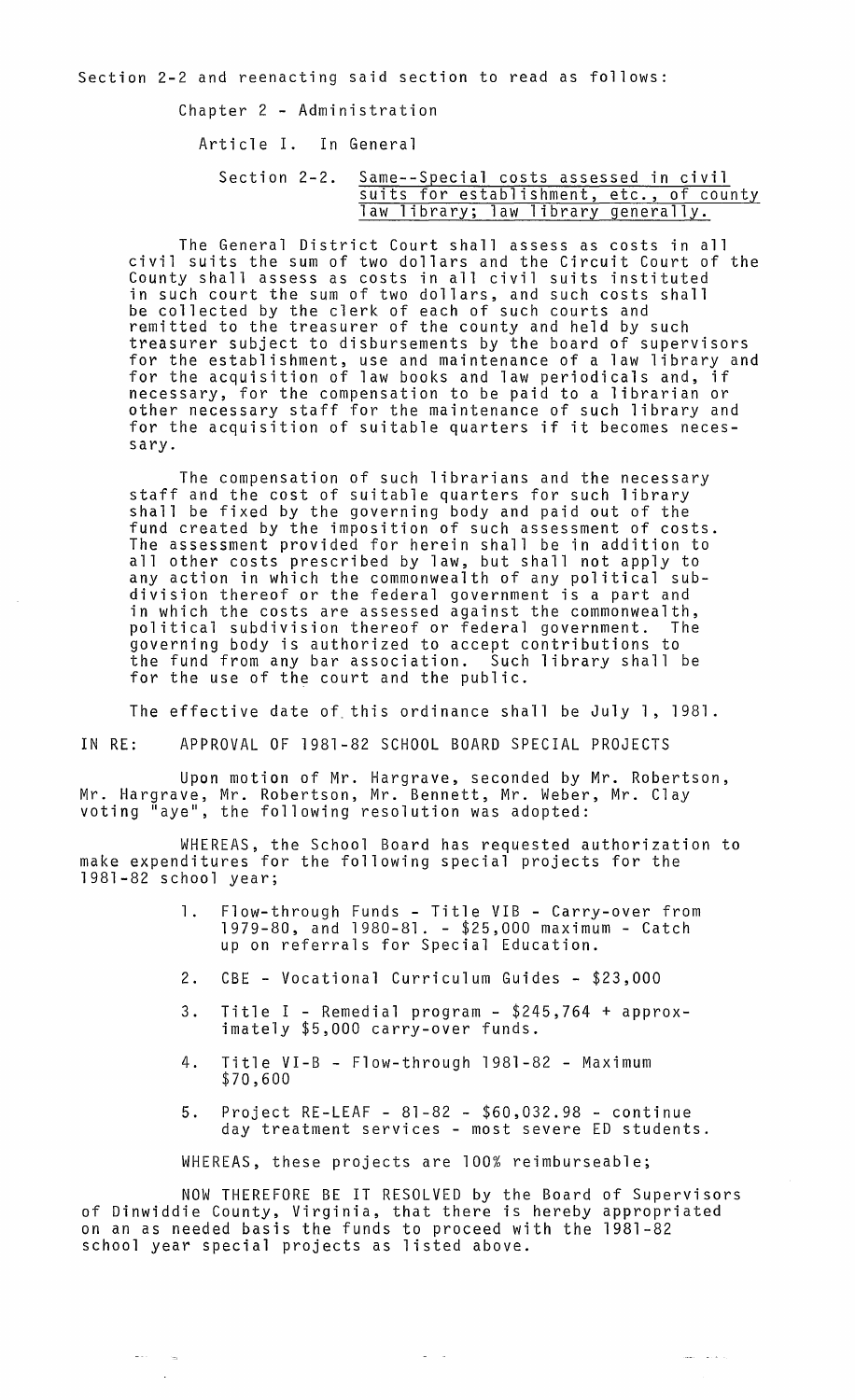## IN RE: AUTHORIZATION TO PROCEED WITH NEW BOILER AT MIDWAY **SCHOOL**

Dr. Richard L. Vaughn, Superintendent of Schools, appeared before the Board to present the low bid received on the new boiler at Midway School and to request authorization to proceed with<br>the project. He stated that the bid was a little more than tl He stated that the bid was a little more than the the amount designated in the bond issue and approximately \$3500 additional funds would be needed for materials.' However, he assured the Board that there were sufficient funds in the bond issue to cover this project.

Mr. Hargrave asked if an electric system was considered for hot water rather than oil. Dr. Vaughn advised the Board that this project was included in the energy study by the State. Mr. and progeed has moraded in one energy seady by the state. Mr.<br>Bennett asked if the projects authorized for the bond issue have been within their estimated costs. Dr. Vaughn indicated that several projects have been under the estimated cost.

Upon motion of Mr. Weber, seconded by Mr. Bennett, Mr. Weber, Mr. Bennett, Mr. Robertson, Mr. Hargrave, Mr. Clay voting<br>"aye",

BE IT RESOLVED by the Board of Supervisors of Dinwiddie<br>County, Virginia that the School Board be authorized to accept the bid of \$26,800 for the new boiler for Midway School, including the \$3500 additional funds as needed for materials; and

BE IT FURTHER RESOLVED by the Board of Supervisors of Dinwiddie County, Virginia that the School Board be authorized to proceed with the project as presented.

IN RE: CUTS IN 1981-82 BUDGET

The County Administrator advised the Board that due to reductions of \$22,500 in Revenue Sharing, and \$10,000 in State Sales Tax based on school age population and the addition of an extra Deputy Sheriff requiring the purchase of a car and radio and other changes by the Compensation Board, there was a \$40,710 deficit to be made up to balance the proposed budget.

Mr. Robertson stated that the County Attorney had ruled that the County would not be allowed to pay the employee's Social Security which he had proposed at the last meeting would result in a considerable savings for the County.

Mr. Hargrave suggested that the building permit fees be revised in the new year, which he felt would generate \$5,000 in additional income.

After a general discussion, the following cuts were made in the 1981-82 budget:

1. Board of Supervisors--Dues and Subscriptions--llOl-5801

Upon motion of Mr. Bennett, there being no second, Mr. Bennett and Mr. Clay voting "aye", Mr. Weber, Mr. Robertson, Mr. Hargrave voting "nay", the motion to reduce Dues and Subscriptions for the Board of Supervisors by \$1,000, was defeated.

2. County Administrator--Traveling Expenses-~1201-5501

Upon motion of Mr. Bennett, seconded by Mr. Weber, Mr. Bennett, Mr. Weber, Mr. Robertson, Mr. Hargrave, Mr. Clay voting<br>"aye",

BE IT RESOLVED by the Board of Supervisors of Dinwiddie County, Virginia that the traveling expenses for the County Administrator's office be reduced by \$1,000 to \$3,000.

BOOK 7 PAGE 300 June 24, 1981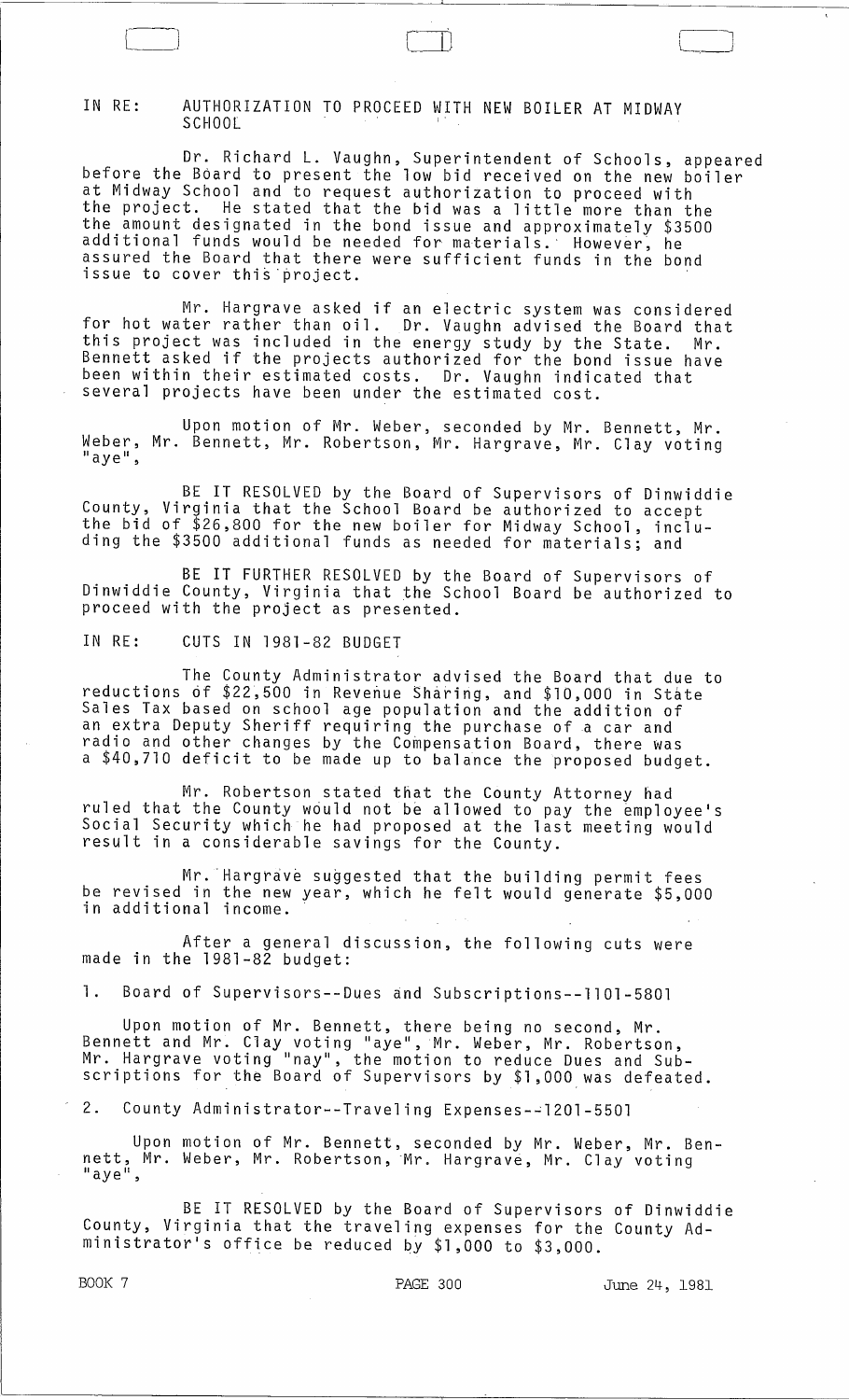3. Operation of Dog Pound--Labor--3501B-100l

Mr. Bennett moved that Labor under Operation of Dog Pound and Maintenance of Boat Landing be reduced by \$1750 to \$2000. There was no second. Mr. Weber stated that he didn't want to do anything to hurt the chances of keeping the boat landing open. Mr. Bennett withdrew this motion.

Upon motion of Mr. Hargrave, seconded by Mr. Bennett, Mr. Hargrave, Mr. Bennett, Mr. Weber, Mr. Clay voting "aye", Mr. Robertson voting "nay",

BE IT RESOLVED by the Board of Supervisors of Dinwiddie County, Virginia that Labor for Operation of Dog Pound and Maintenance of Boat Landings be reduced by \$1000 to \$2,750.

4. Landfill--Extra Help--4204-1002

Upon motion of Mr. Weber, seconded by Mr. Bennett, Mr. Weber, Mr. Bennett, Mr. Robertson, Mr. Hargrave, Mr. Clay voting<br>"aye",

BE IT RESOLVED by the Board of Supervisors of Dinwiddie County, Virginia that the Extra Help category for the Landfill be reduced by \$1,000 to \$8,000.

5. Reserve Sewerage Capacity--4206-5605

Mr. Bennett moved that the reserve sewerage capacity to the Dinwiddie County Water Authority be reduced by \$3,000 to \$69,000. Mr. Hargrave seconded the motion. Mr. Robertson stated that he hoped the Board was not getting into a situation which would cause the water and sewer rates to be raised to the users. Mr. Weber agreed with Mr. Robertson. Mr. Hargrave stated that he understood their concerns but he felt experience would show that the Authority could handle a reduction by October, but he would be satisfied to leave the budget as proposed if the members would agree to address the subject at that time. Mr. Bennett voting "aye", Mr. Hargrave, Mr. Robertson, Mr. Weber, Mr. Clay voting "nay", the motion was defeated.

6. Planning Commission--Mileage--8l0l-5501

Mr. Bennett moved that mileage for the Planning Commission be reduced by \$1,000 to \$1,000. There was no second. Mr. Weber stated that he felt the Planner was doing a good job and the Board had committed a certain amount of travel for him when he was hired.

Mr. Robertson, Mr. Hargrave, Mr. Bennett, Mr. Clay, voting "aye", Mr. Weber voting "nay",

BE IT RESOLVED by the Board of Supervisors of Dinwiddie County, Virginia, that the mileage for the Planning Commission be reduced by \$1,000 to \$1,000.

7. Airport Authority--8l06-5607

 $\omega_{\rm{eff}}$ 

 $\sim 10^{11}$ 

Mr. Bennett moved that the contribution to the Airport Authority be reduced by \$19,300 to equal the contribution by the City of Petersburg. Mr. Hargrave seconded the motion. Mr. Robertson stated that he would agree with reducing the contribution to equal that of the City of Petersburg if the County would be reequal that of the City of Fetersburg if the county would be re-<br>ceptive to the Airport Authority when it requests matching funds. Mr. Hargrave stated he would be agreeable to offer support up to the proposed \$52,000 figure.

Mr. Bennett, Mr. Hargrave, Mr. Robertson, Mr. Weber, Mr. Clay voting "aye",

BE IT RESOLVED by the Board of Supervisors of Dinwiddie County, Virginia that the contribution to the Airport Authority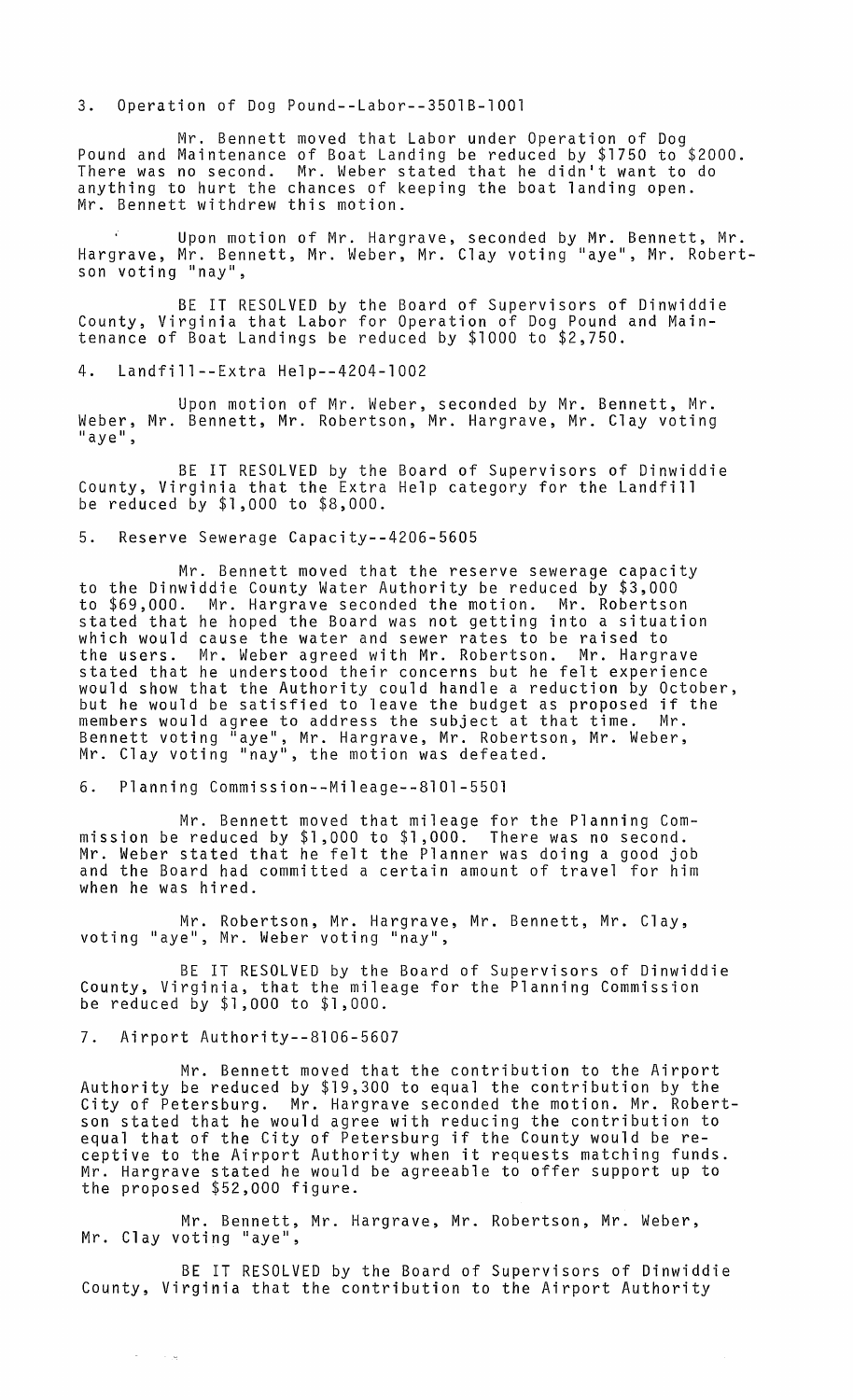be reduced by \$19,300 to \$32,700.

8. School Board--\$60,000--17Dl and 17Fl

Mr. Bennett moved that the School Board budget be reduced by \$60,000. He felt there were reductions that could be made in fuel and also the allocation by the County would then be equal to the State·s proposed contribution to the Schools. Mr. Hargrave seconded the motion.

Mr. Robertson stated that he wanted to amend the motion to make sure funds were not cut from the Instruction category so as not to cut the teachers· salary increases. The County Attorney stated that the Board could make appropriations to certain major categories to achieve their desired. cuts.

Upon motion of Mr. Robertson, seconded by Mr. Weber, Mr. Robertson, Mr. Weber, Mr. Hargrave, Mr. Clay voting "aye", Mr. Bennett abstaining,

BE IT RESOLVED .by the Board of Supervisors of Dinwiddie County, Virginia that \$60,000 be cut from the categories of Transportation and Operation of School Plant in the 1981-82 School Board budget.

Mr. Bennett stated that he abstained from voting because he did not think the cuts should be limited to specific areas.

9. Gas--9104-5408

Upon motion of Mr. Robertson, seconded by Mr. Hargrave, Mr. Robertson, Mr. Hargrave, Mr. Bennett, Mr. Weber, Mr. Clay<br>voting "aye",

BE IT RESOLVED by the Board of Supervisors of Dinwiddie County, Virginia that the gasoline category for the County be reduced by \$10,000.

10. Pest Control--4302-3017

Mr. Weber moved that \$500 be cut from Pest Control for the county buildings. There was no second. The increase to this category is due to the addition of the Social Services and Health buildings to the pest control contract.

Mr. Weber voting "aye", Mr. Hargrave, Mr. Bennett, Mr. Robertson, Mr. Clay voting "nay", the motion was defeated.

11. District 19 Mental Health & Mental Retardation Services Board--5201-5602

Upon motion of Mr. Weber, seconded by Mr. Robertson, Mr. Weber, Mr. Robertson, Mr. Clay voting "aye", Mr. Hargrave, Mr. Bennett voting "nay",

BE IT RESOLVED by the Board of Supervisors of Dinwiddie County, Virginia that the appropriation to the District 19 Mental Health and Mental Retardation Services Board be reduced by \$1,000 to \$18,950.

IN RE: ADOPTION OF 1981-82 BUDGET

Upon motion of Mr. Hargrave, seconded by Mr. Bennett, Mr. Hargrave, Mr. Bennett, Mr. Robertson, Mr. Weber, Mr. Clay voting "aye", the following 1981-82 budget is hereby approved:

ANTICIPATED INCOME

1981-82

From Local Sources From State Sources \$5,231,790 1,350,320 j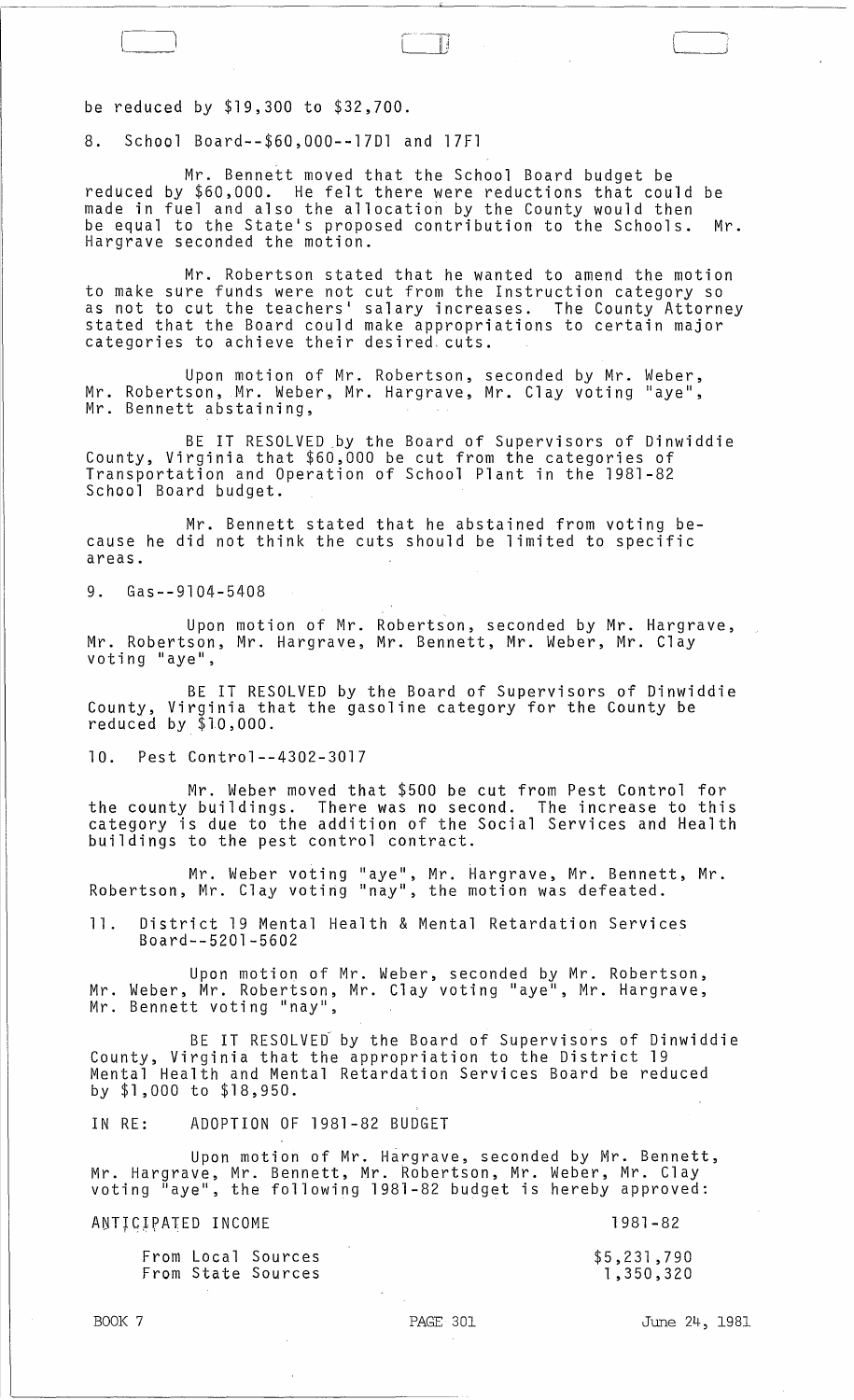|                 | From Revenue Sharing<br>From General Fund                                   |                                                                                    |                                                                                                                                                | 342,700<br>50,910                                |
|-----------------|-----------------------------------------------------------------------------|------------------------------------------------------------------------------------|------------------------------------------------------------------------------------------------------------------------------------------------|--------------------------------------------------|
|                 | TOTAL ANTICIPATED INCOME                                                    |                                                                                    |                                                                                                                                                | 6,975,720                                        |
|                 | ESTIMATED EXPENSES                                                          |                                                                                    |                                                                                                                                                |                                                  |
| 01              | 011 Legislative                                                             | 013 Board of Elections                                                             | General Government Administration<br>012 General & Financial Administration                                                                    | 18,200<br>223,250<br>24,760                      |
| 02              | 021 Courts                                                                  | Judicial Administration<br>022 Commonwealth's Attorney                             |                                                                                                                                                | 19,790<br>42,200                                 |
| 03 <sub>1</sub> | Public Safety<br>034 Inspections                                            | 032 Fire and Rescue Services<br>033 Correction & Detention<br>035 Other Protection | 031 Law Enforcement and Traffic Control                                                                                                        | 412,030<br>63,700<br>120,930<br>21,350<br>23,530 |
| 04              | Public Works                                                                | 042 Sanitation & Waste Removal<br>044 Water Service                                | 041 Maintenance of Highways & Streets<br>043 Maintenance of Buildings & Grounds                                                                | 27,200<br>225,890<br>103,110<br>80,000           |
| 05              | Health & Welfare<br>051 Health                                              | 053 Social Services                                                                | 052 Mental Health & Mental Retardation                                                                                                         | 60,500<br>18,950<br>10,380                       |
| 06              | Education                                                                   | 064 Community Colleges                                                             |                                                                                                                                                | 610                                              |
|                 | 073 Library                                                                 | 07 Parks, Recreation & Cultural                                                    |                                                                                                                                                | 60,390                                           |
| 08              |                                                                             | Community Development<br>082 Environmental Management                              | 081 Planning & Community Development<br>083 Cooperative Extension Program                                                                      | 91,400<br>26,200<br>30,020                       |
| 09              | Non-departmental                                                            | 091 Non-departmental                                                               |                                                                                                                                                | 346,410                                          |
|                 | TOTAL ESTIMATED EXPENSES                                                    |                                                                                    |                                                                                                                                                | \$2,050,800                                      |
|                 |                                                                             | 5100 TRANSFERS TO OTHER FUNDS                                                      |                                                                                                                                                |                                                  |
|                 | General Fund                                                                | 5102 School Fund from General Fund                                                 | 5101 Virginia Public Assistance Fund from<br>5103 School Fund from Revenue Sharing Fund<br>5104 Water Authority from Water & Sewer Account -0- | 721,230<br>3,860,990<br>342,700                  |
|                 |                                                                             | TOTAL ESTIMATED EXPENSES AND TRANSFERS                                             |                                                                                                                                                | \$6,975,720                                      |
| IN RE:          |                                                                             | 1981 TAX RATES ADOPTED                                                             |                                                                                                                                                |                                                  |
| adopted:        |                                                                             |                                                                                    | Mr. Hargrave moved that the following tax rates be                                                                                             |                                                  |
| L               | Real Estate<br>Mobile Homes<br>Mineral Lands<br>Public Service<br>Equalized | Unequalized                                                                        | .81<br>.81<br>.81<br>.81<br>4.40                                                                                                               |                                                  |

 $\label{eq:1} \sigma_{\rm{eff}} = \frac{1}{\sigma_{\rm{eff}}} \left[ \frac{1}{\sigma_{\rm{eff}}} \right] \left[ \frac{1}{\sigma_{\rm{eff}}} \right] \left[ \frac{1}{\sigma_{\rm{eff}}} \right] \left[ \frac{1}{\sigma_{\rm{eff}}} \right] \left[ \frac{1}{\sigma_{\rm{eff}}} \right] \left[ \frac{1}{\sigma_{\rm{eff}}} \right] \left[ \frac{1}{\sigma_{\rm{eff}}} \right] \left[ \frac{1}{\sigma_{\rm{eff}}} \right] \left[ \frac{1}{\sigma_{\rm{eff}}} \right] \left[ \frac{1}{\sigma_{\rm{eff}}} \right] \$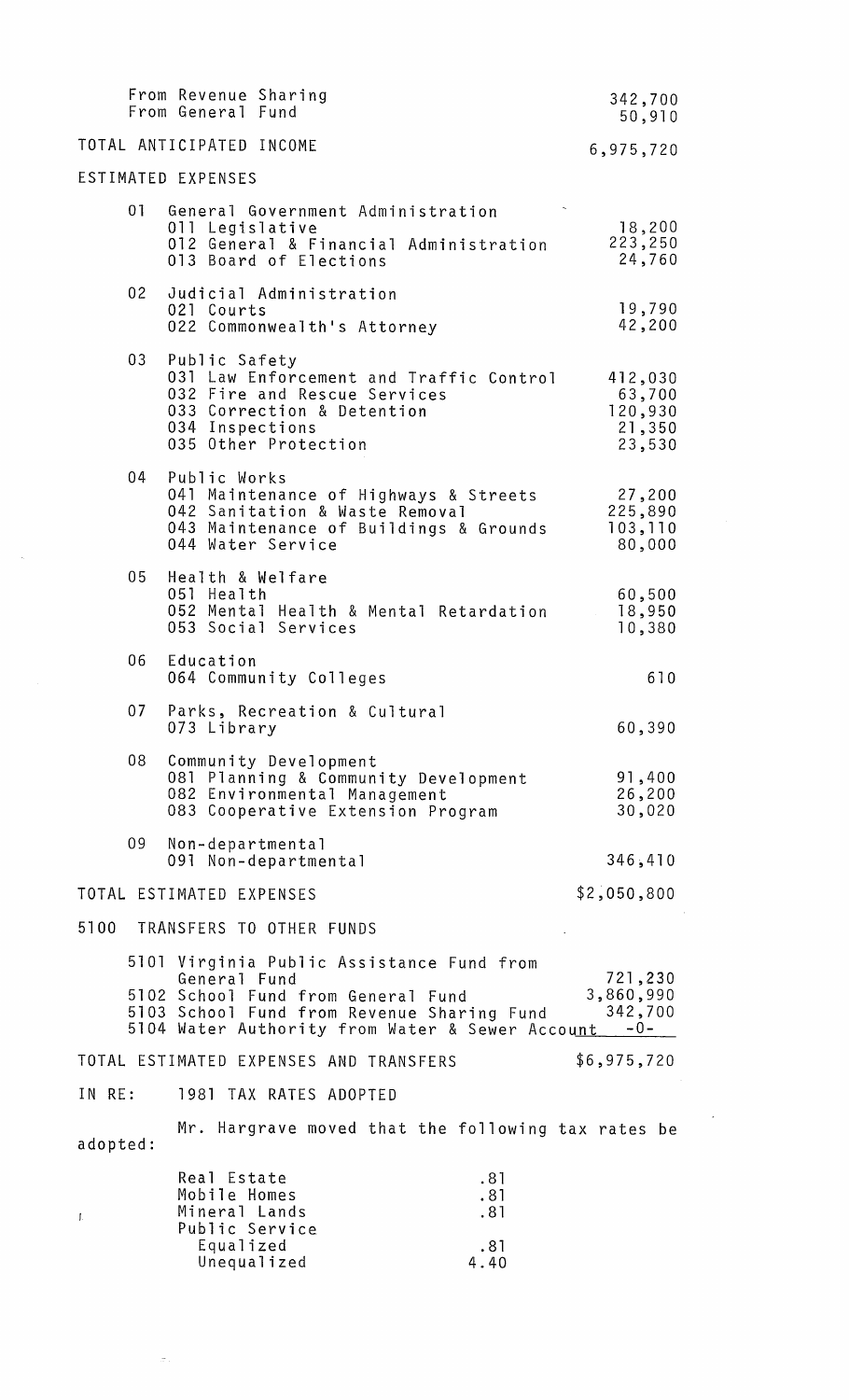Personal Property Machinery & Tools Farm Machinery 5.40 5.40 4.00

[

Mr. Bennett seconded the motion. Mr. Robertson stated that he appreciated the work done by the Board to lower the rates; however, he still was not happy with the distribution because the rates did not treat everyone equally.

 $\begin{bmatrix} 1 & 1 \\ 1 & 1 \end{bmatrix}$ 

Mr. Hargrave, Mr. Bennett, Mr. Robertson, Mr. Clay voting "aye", Mr. Weber voting "nay", the following tax rates were adopted for the tax year 1981:

| Real Estate       | .81      |
|-------------------|----------|
| Mobile Homes      | .81      |
| Mineral Lands     | .81      |
| Public Service    |          |
| Equalized         | .81      |
| Unegalized        | $4.40 -$ |
| Personal Property | 5.40     |
| Machinery & Tools | 5.40     |
| Farm Machinery    | 4.00     |

IN RE: REAPPOINTMENT--SCHOOL BOARD--DR. CHARLES C. ASHBY

Upon motion of Mr. Hargrave, seconded by Mr. Bennett, Mr. Hargrave, Mr. Bennett, Mr. Robertson, Mr. Weber, Mr. Clay voting "aye", Dr. Charles C. Ashby was reappointed to the Dinwiddie County School Board, term expiring June 30, 1985.

IN RE: REAPPOINTMENT--SOCIAL SERVICES BOARD--RUBY BAIN

Upon motion of Mr. Robertson, seconded by Mr. Bennett, Mr. Robertson, Mr. Bennett, Mr. Weber, Mr. Hargrave, Mr. Clay voting<br>"aye", Mrs. Ruby Bain was reappointed to the Social Services Board, term expiring June 30, 1985.

IN RE: APPOINTMENT--SOCIAL SERVICES BOARD--RUBY LEE

Upon motion of Mr. Hargrave, seconded by Mr. Robertson, Mr. Hargrave, Mr. Robertson, Mr. Weber, Mr. Bennett, Mr. Clay voting "aye", Mrs. Ruby Lee was appointed to the Social Services Board, term expiring June 30, 1985.

IN RE: POSTPONEMENT OF APPOINTMENTS

The appointments to the Regional Library Board and the Justice and Crime Prevention Council were postponed until the July 15, 1981 meeting.

IN RE: APPOINTMENT--CPDC EXECUTIVE COMMITTEE

Upon motion of Mr. Hargrave, seconded by Mr. Bennett, Mr. Hargrave, Mr. Bennett, Mr. Weber, Mr. Clay voting "aye", Mr. Robertson abstaining, Mr. George E. Robertson, Jr. was appointed to the CPDC Executive Committee, term expiring June 30, 1982.

APPOINTMENT -- CRATER PLANNING DISTRICT COMMISSION IN RE:

 $\ldots$  . ....Upon motion  $\rho_i$ f. Mr. Hargrave, seconded by Mr. Weber, Mr. Hargrave, Mr. Weber<sub>in L</sub>Mr. Robertson, Mr. Clay voting "aye". Nr. Bennett ab staining, Mr. George S., Bennett, Jr. was appointed to the Crater Planning District Commission, to fill an unexpired term, ending June 30,  $1983...$ 

In the state of the second condition  $\mathcal{L}_\mathbf{S}$  , and  $\mathbf{a}_i$  ,  $\mathcal{L}_\mathbf{S}$  , and  $\mathbf{d}_i$  is the second condition of  $\mathbf{a}_i$ IN RESS REVIEW OF ROADVIEWER'S REPORTS PROSES AND LOCAL A THEFT  $\mathbf{I} = \mathbf{I} - \mathbf{C}$ 

As requested at the June 3, 1981 meeting, the County Administrator presented to the Board additional information on the roads to be prioritized for rural additions in the State

-C

 $\rfloor$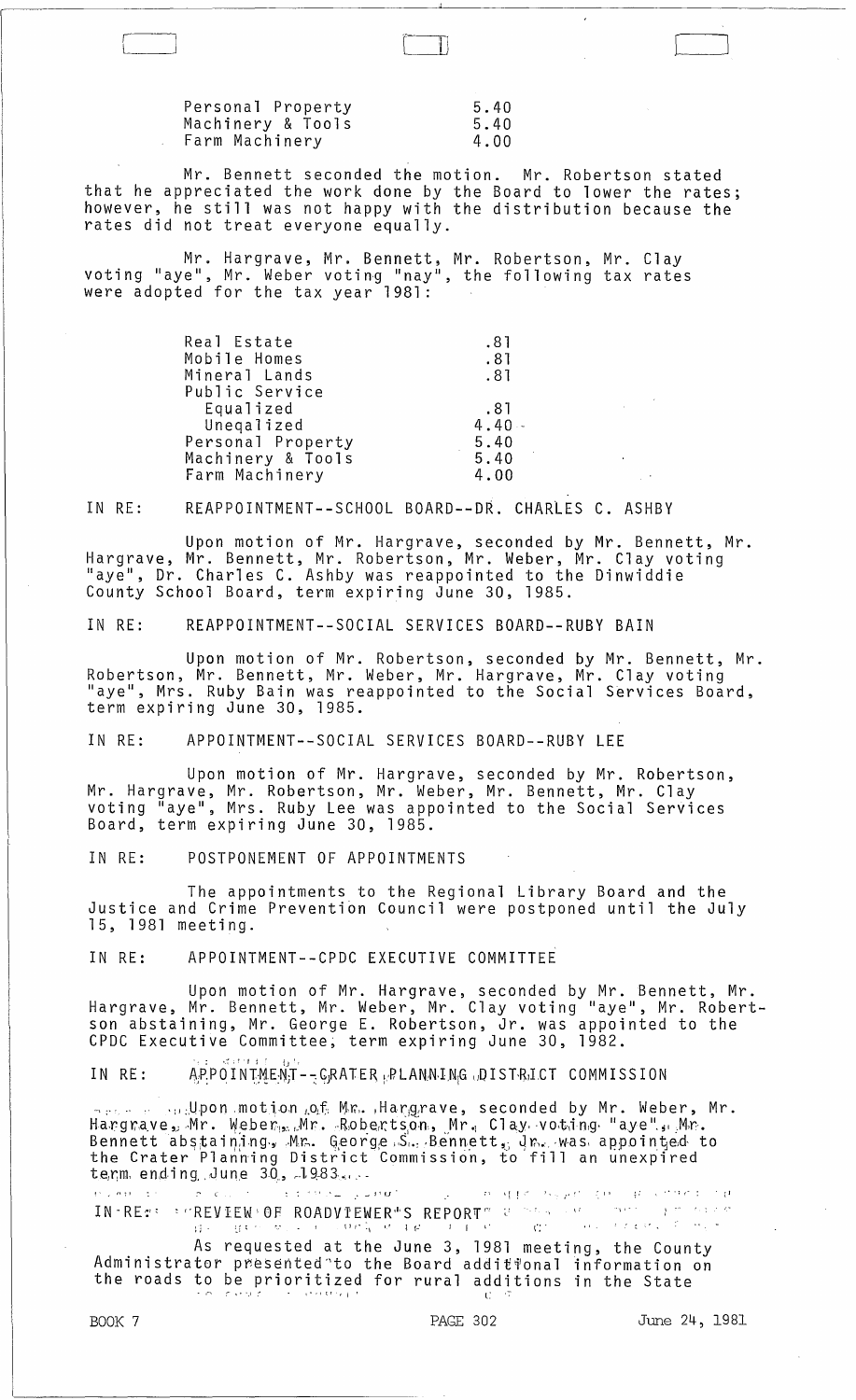secondary system. The information provided ranked the roads according to cost of construction per home served.

Mr. Bennett asked if all the roads were recorded. The County Administrator stated all the roads were recorded except for Lee Boulevard which they were in the process of working on. Mr. Hargrave stated that some of the roads may have been recorded with less than 50' right-of-ways which would have to be resolved with the Highway Department.

Mr. Robertson asked which of the roads on the list were the oldest which have been carried over. The County Administrator stated that the subdivision roads were the oldest recorded and the unbuilt portion of the Watkins Road was the oldest road carried over. He also stated the Walker Road and the Shands Road had been in the rural addition process for a long time but were only recently recorded.

Mr. Hargrave stated that the recording doesn't indicate the suffering from problems with the roads which the Board would need to discuss with the Highway Department.

Upon motion of Mr. Hargrave, seconded by Mr. Robertson, Mr. Hargrave, Mr. Robertson, Mr. Bennett, Mr. Weber, Mr. Clay voting "aye", the County Administrator was instructed to set up an appointment with the Highway Department for the Board to go out and view the roads under consideration.

IN RE: AMENDMENT TO COUNTY PURCHASING POLICY

The County Administrator advised the Board that the County was running into difficulty under the present purchasing policy obtaining three bids on certain projects and this requirement sometimes prevented the acceptance of any bid at all. He, therefore, asked that the Board review the policy with these comments in mind.

Upon motion of Mr. Robertson, seconded by Mr. Weber, Mr. Robertson, Mr. Weber, Mr. Bennett, Mr. Hargrave, Mr. Clay voting<br>"aye",

BE IT RESOLVED by the Board of Supervisors of Dinwiddie County, Virginia that the purchasing policy for the County adopted June 18, 1980 be amended as follows:

"BE IT FURTHER RESOLVED that any item purchased exceeding \$200 must 'solicit' at least three (3) bids and the lowest will be accepted when deemed that the item(s) bid on are equal to that outlined in the request to bid."

IN RE: CHANGE IN STATUS OF VOLUNTEER FIREFIGHTERS AND RESCUE SQUAD MEMBERS FOR INSURANCE COVERAGE

Upon motion of Mr. Hargrave, seconded by Mr. Bennett, Mr. Hargrave, Mr. Bennett, Mr. Weber, Mr. Robertson, Mr. Clay voting "aye", the following resolution was adopted:

WHEREAS, the Board of Supervisors feels that it is in the best interest of the County to make certain changes in the best finestes of the county to make certain enanged squad members in the County;

 $\frac{1}{2}$  NOW THEREFORE BE IT RESOLVED that the Board of  $\frac{1}{2}$ Supervisors of Dinwiddie County, Virginia hereby rescinds the motion of June 16, 1976 except for the Dinwiddie County Special Police, and the motion of October.18, 1978 except for the  $\mathsf{D}$ inwiddie, County Special Police pursuant to Sec. 65,1-4,1,0f;  $\mathsf{S}_{\mathsf{C}^\mathsf{C}}$ the, Code, of Uvirginia, which, allows the, County, to declare all the same volunteer firefighters and rescue squad members of the County to be County employees for purposes of Workmen's Compensation Insurance coverage; and  $\frac{1}{2}$ 

 $\sqrt{s}$  .

ise prider – Se speer<br>• Francia – Se speer

 $\pm 5$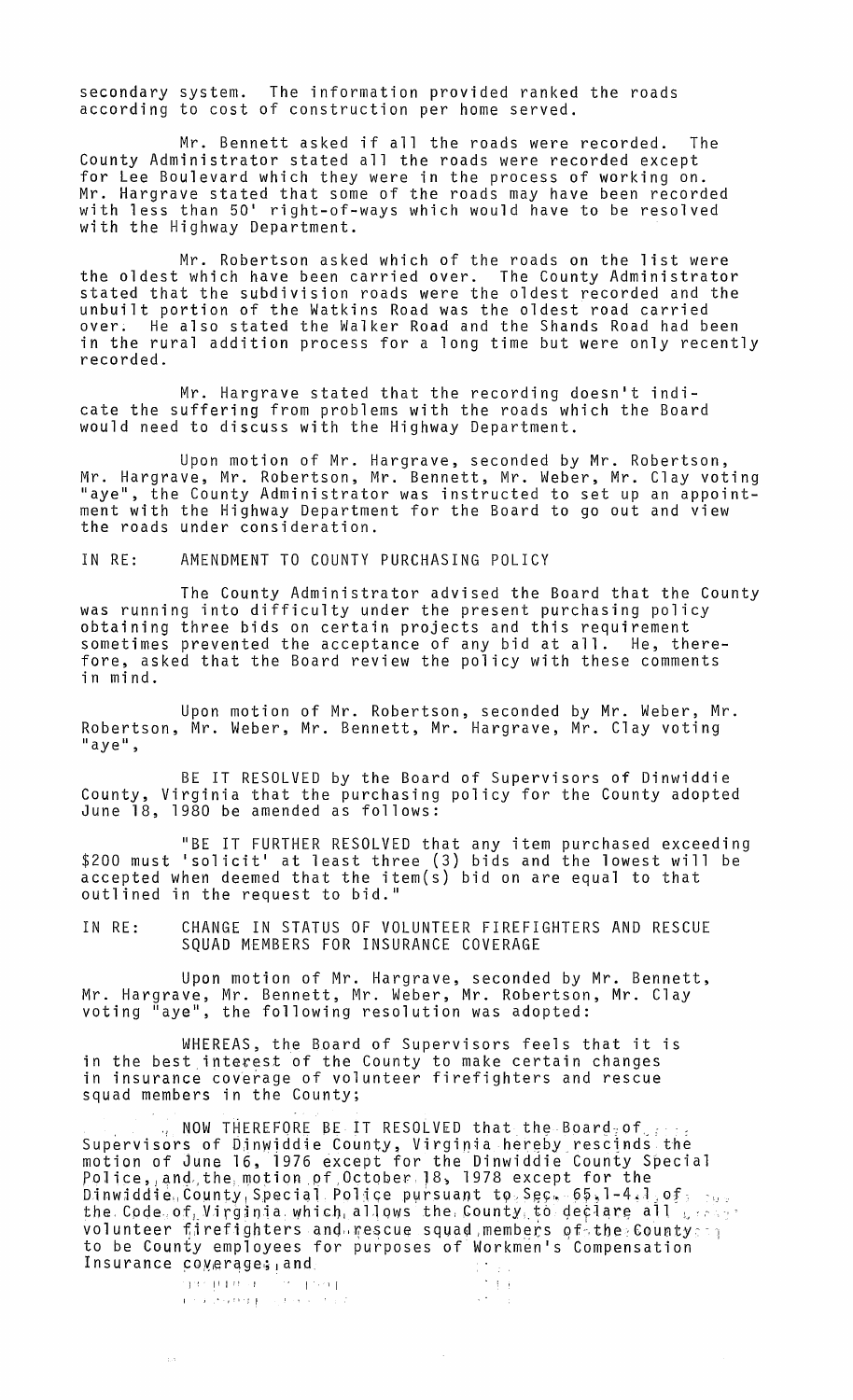BE IT FURTHER RESOLVED by the Board of Supervisors of Dinwiddie County, Virginia that all volunteer firefighters and rescue squad members of Dinwiddie County shall not be considered employees of the County for purposes of Workmen's Compensation<br>Insurance coverage.

~------------------------"-I'-'-'-----------~---------

. The contract of the contract of the contract of the contract of the contract of the contract of the contract of the contract of the contract of the contract of the contract of the contract of the contract of the contrac

'-

IN RE: ADOPTION OF VOLUNTEER FIREMEN'S & FIRST AID SQUAD'S ACCIDENT POLICY--CHESTERFIELD INSURERS, INC.

The County Administrator presented to the Board a proposal from Chesterfield Insurer's, Inc. for insurance coverage for the County's volunteer firefighters and rescue squad members. The policy would be used in lieu of the present Workmen's Compensation policy and would result in a greatly reduced annual premium. The County Administrator further stated that Chesterfield Insurers seemed to be the only company they could find in the State that offered this type of coverage, and those counties he had contacted that have adopted this policy for their volunteers are pleased with the coverage. He advised the Board that the coverage offered was much broader than Workmen's Compensation coverage at a lower premium.

Upon motion of Mr. Hargrave, seconded by Mr. Robertson, Mr. Hargrave, Mr. Robertson, Mr. Bennett, Mr. Weber, Mr. Clay voting "aye",

BE IT RESOLVED that the Board of Supervisors of Dinwiddie County, Virginia accepts the Volunteer Firemen's and First Aid Squad's Accident Policy offered by Chesterfield Insurers, Inc. for coverage of the County's volunteer firefighters and rescue squad members, effective July 1, 1981.

IN RE: BLACKSTONE VFD--REQUEST FOR INSTALLATION OF 39.98<br>, RADIO CRYSTAL

Mr. Bennett presented a letter from the Fire Chief of the Blackstone VFD requesting authorization to install the County's<br>39.98 radio crystal in the Department's station wagon to use when assisting the Ford VFD.

The Board instructed the County Administrator to investigate the request and report his findings to the Board.

IN 'RE: DECLARATION OF JULY 19, 1981 AS 'PRAYER AGAINST CRIME DAY

Upon motion of Mr. Hargrave, seconded by Mr. Robertson, Mr. Hargrave, Mr. Robertson, Mr. Bennett, Mr. Weber, Mr. Clay<br>voting "aye", the following resolution was adopted:

WHEREAS, crime in America has almost begun to run rampant, with the rate of law violations rising steadily in an apparent irreversible trend; and

WHEREAS, crime is reducing the United States to the status of an impotent society whose capability of maintaining<br>elementary security on the streets, in schools and for the homes of our people is in doubt; and

WHEREAS, regardless of differing opinions and various reasons for the cause of the soaring problem, the fact remains that the situation has become critical, and drastic measures must be taken to prevent our society from becoming completely chaotic; and

WHEREAS, we are aware that in addition to evidences of crime made public knowledge, an even greater degree of lawlessness is in existence that is creating an attitude of hopeless-

BOOK 7 **PAGE 303** June 24, 1981